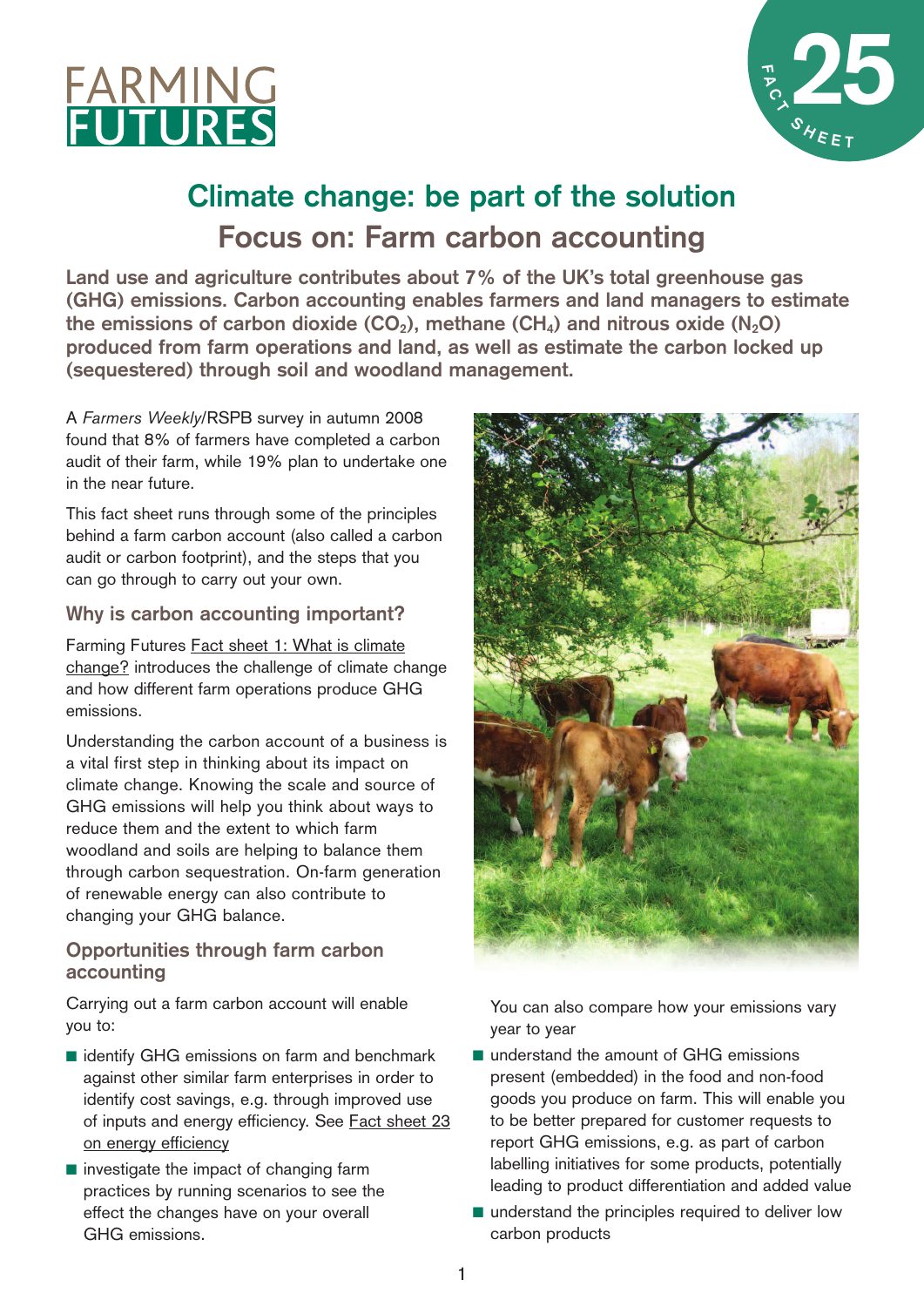

This graph comes from the Natural England Carbon Baseline Survey project which surveyed 200 farms using the CLA CALM tool (see sources of further information below). The graph illustrates the average net GHG emissions by farm type; the lines show the

## **How can farmers and land managers carry out a farm carbon account?**

There are two main methods of performing GHG audits or carbon footprinting.

## **1. Whole-farm approach**

This is the approach used for example by the CLA CALM calculator. It is useful for farmers wanting to get a measure of their farm's overall GHG emissions for benchmarking purposes. Doing an audit like this can highlight GHG 'hotspots' (where the main emissions are) and pinpoint where GHG savings might be made. It is important to note that these methods only give estimated emissions from the farm land and on-farm activity.

#### **2. Product life-cycle analysis**

This method measures GHG emissions associated with a given product. A functional unit is chosen (e.g. one litre of milk or one tonne of grain) and a calculation is done to show GHG emissions for a typical unit. This method can then be used to pinpoint where along the life cycle the main emissions are. You can then identify ways to minimise them. It can also be useful when comparing different systems of production.

The Intergovernmental Panel on Climate Change (IPCC) has established internationally agreed accounting guidelines for GHG emissions which most carbon accounting tools use.

Standard IPCC emission factors (emissions of a gas in relation to a particular activity) are used to estimate the likely GHG emissions from different farm activities. Some estimates are more accurate than others, e.g. litres of fuel used allows an accurate calculation of the kilograms of  $CO<sub>2</sub>$ emitted. Other emissions such as  $CH<sub>4</sub>$  from livestock and  $N<sub>2</sub>O$  from applied fertilisers and

manures are affected by many different factors that are not fully understood, so current figures carry much uncertainty.

A number of free GHG auditing tools are available online *(detailed opposite)*. In addition, several consultancies and supply chain groups have developed their own tools.

## **Farm carbon accounting and carbon labelling**

If the lifecycle approach is used on specific products, the information can then be used to label the GHG emissions of a given product. For example, The Carbon Reduction label is coordinated by the Carbon Trust and is currently used on some food products including crisps, orange juice and sugar. Some retailers and manufacturers are keen to use the label more extensively to help consumers make decisions that will reduce their carbon impacts. Farm-based carbon calculators such as the CLA's CALM tool use similar methodology to PAS2050 (see opposite). PAS2050 is also the method used by the Carbon Reduction Label.

## **Steps in farm carbon accounting**

Chose a calculator based on what you wish to measure. In general, the more information that is available, the more accurate the carbon account will be.

**1. Boundaries:** You need to establish the boundaries of what you are trying to measure, e.g. geographical area and length of accounting period. Make sure that you only input relevant figures, e.g. for the actual land area for which you are calculating emissions. It may be practical to base this on a financial year, and you may want to look at enterprises separately rather than the whole farm.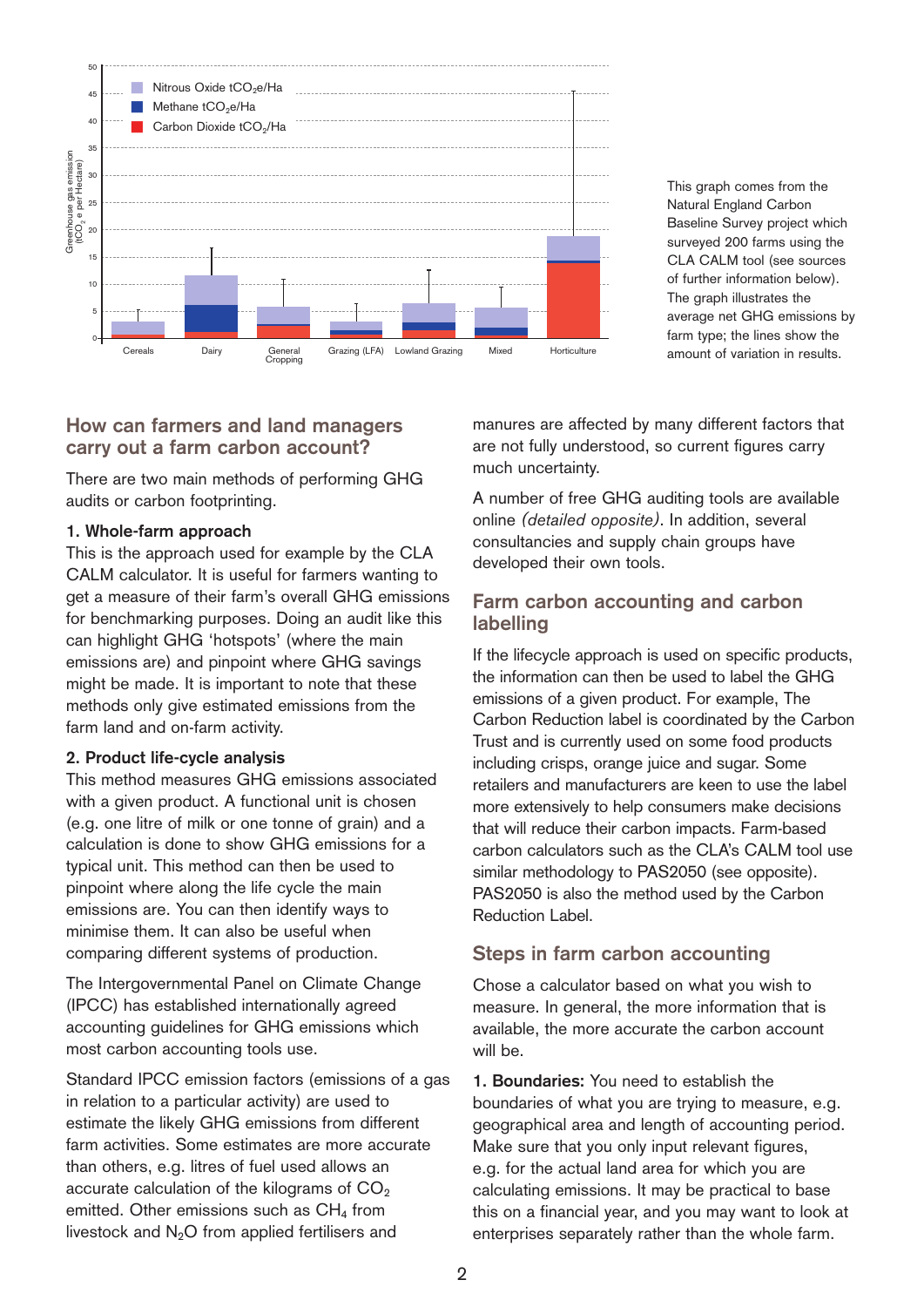# **General carbon accounting tools**

## **CALM** [www.calm.cla.org.uk](http://www.calm.cla.org.uk/)

The CLA CALM tool is a detailed carbon calculator for farmers and land managers providing a balance between annual emissions and carbon sequestration of the key GHGs associated with the activities of land-based businesses. It was produced by the Country Land and Business Association (CLA), and is available for anyone to use. The CLA CALM tool allows you to save information to return to it at a later date.

**Cplan GHG calculator** [www.cplan.org.uk](http://www.cplan.org.uk/) Cplan is a quick to use web based calculator which will give farmers and land managers a rapid estimate of the greenhouse gas emissions of their business. The Cplan calculator was developed by Drew and Jan Coulter, farmers in Central Scotland, who rent a mixed hill farm.

# **Life cycle greenhouse gas analysis of goods and services**

**Publically Available Specification 2050** PAS [2050](http://www.bsi-global.com/PAS2050) has been developed by the British Standards Institution (BSI), the Carbon Trust and Defra. It is a method to calculate the total emissions of GHG emissions in carbon equivalents per unit of a specific product across its lifecycle.

## **HGCA Biofuels GHG calculator**

## <www.hgca.com/biofuelcalc>

This tool calculates GHG emissions arising from production of UK-derived bioethanol and biodiesel using UK grown wheat and oilseed rape as feedstocks. It measures the relative impact of differing elements of production such as inputs, and how the grain is harvested and stored. Although designed with biofuels as the end product, this tool can be used to estimated GHG emissions embedded in wheat and oilseed rape for other purposes.

You could include or exclude land that is contracted out, depending upon how your contracting works. The key thing is to be consistent from year to year to ensure that you compare like with like, and to make sure you have access to the relevant information for the areas you want to cover, e.g. electricity bills.

**2. Data gathering:** The basic information required will be along the following lines, the tool used will give further detail on how to input the figures:

## **Electricity**

■ kWh of electricity used – from bills for the relevant time period. Make sure that the total is just for farm enterprises; you may want to look at housing or any let buildings separately. If possible use actual meter readings, rather than estimates

## **Fuel**

- Litres of fuel used to include diesel, petrol and LPG. You may wish to focus just on fuel used for farm operations, and leave out fuel used for other purposes
- If you use contractors for any of your field operations, account for or estimate of the number of hours they worked and the sizes of tractors used (horsepower, or an estimate of this)

## **Livestock**

- Average number of head on farm over the year
- Average number of grazing days per head (for lambs the % time at grass)

■ % of manure (while housed) that is stored as slurry, spread daily or stored as FYM

## **Crops**

- Tonnes of crop harvested
- Tonnes of straw moved off farm or estate to another business
- Hectares of grass & soft/top fruit crops

## **Nutrients**

- Tonnes or cubic metres of nutrients applied to land and % N
- Tonnes of lime applied
- Tonnes or cubic metres of animal manures or slurry that is brought onto or leaves the farm and % N

## **Land use change**

■ Hectares of land where use has changed, e.g. from grass to arable or woodland to arable or vice versa – this will estimate carbon sequestration as well as emissions

## **Woodland**

■ Total hectares of woodland on the farm, broken down between broadleaved and conifer, leaving out hedgerows and orchards.

## **3. Input figures into a calculator.**

**4. Results:** You can use the output from the calculator to compare with other farms, explore how different management practices can reduce greenhouse gas emissions, and see where there may be energy or input saving measures.